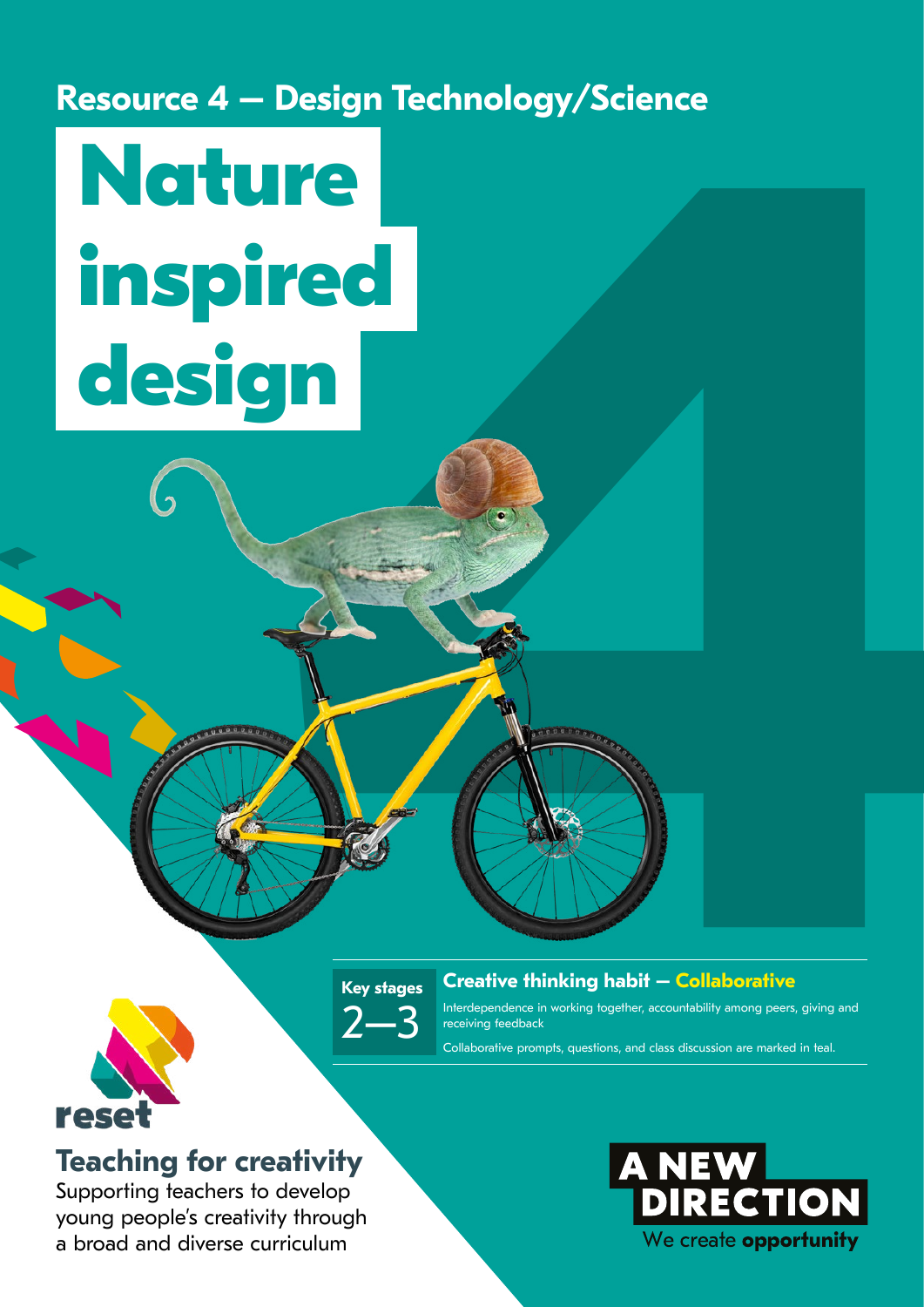## **Introduction**

A New Direction is a London-based not-forprofit organisation that generates opportunities for children and young people to develop their creativity.

Of equal priority for us is helping to broaden and diversify the curriculum in response to the combined crises facing young people, including the climate crisis, the call for a more equitable society, prompted most recently by the Black Lives Matter movement, and the COVID-19 pandemic and its associated impact on the economy and wellbeing.

This pack draws on the expertise of London's cultural sector to provide rich learning materials that help develop young people's creativity and their ability to navigate these times. For those schools wishing to provide a broad and balanced curriculum, these thoughtful and engaging learning sequences explore some of the lives of individuals who are new to or under-represented in the curriculum, a focus on Black History in London, lessons that support the new Relationships and Sex Education programme of study, nature-inspired design activities for exploration within  $KS2 - 3$ Design Technology, and pupil investigation in Geography exploring the climate crisis.

The resources employ a variety of strategies which place an emphasis on effective education being an active process that is participative in nature and which develops children's ongoing capacity for learning. As such, they can be used by teachers across the curriculum.

We believe in the possibility of a better world and want to support teachers and educators in doing what you do best. We have consulted with teachers throughout the development of these resources, which are part of a longerterm commitment to generating relevant and accessible learning materials that help us to have braver conversations in the classroom and to articulate the power of creativity.

**Writers** Seyi Adelekun, Butterfly Theatre, Abigail Hunt, London Metropolitan Archives, Climate Museum UK

**Co-Writer** Erin Barnes

**Copy Editors** Marina Lewis-King and Naranee Ruthra-Rajan

A special thank you to the teachers who took the time to read through drafts of this resource and provide feedback during such a busy time.



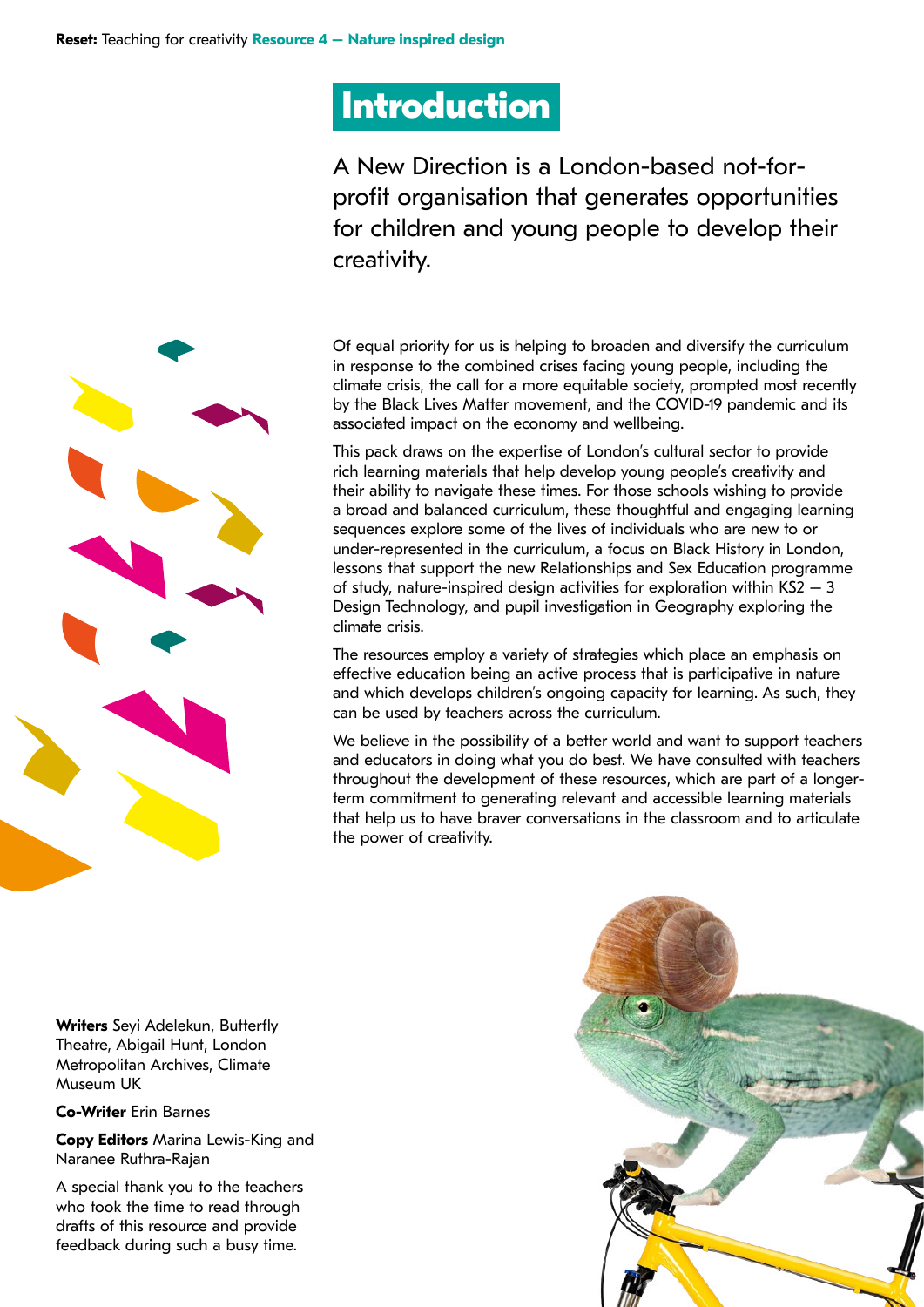## **The five-dimensional model of creative thinking**

For creativity to flourish, it needs nurturing and young people need access to excellent resources.

**'Creativity in the classroom does not happen by accident – we need to be deliberate and proactive in developing our pupils' creative skills and habits. Now more than ever, creative thinking is the key to their future. These resources breathe life into new areas of the curriculum and make explicit the vital and life-giving creative habits which will enable students to thrive in complex times.'**

– Bill Lucas

#### **Professor Bill Lucas**

Director of the Centre for Real-World Learning, University of Winchester. Co-chair of the PISA 2021/2022 Test of Creative Thinking. Academic advisor on creativity to Arts Council England. Co-author of more than forty books including the internationally acclaimed, *Teaching Creative Thinking: Developing learners who generate ideas and can think critically*. Curator of Creativity Exchange platform: [https://](https://www.creativityexchange.org.uk/) [www.creativityexchange.org.uk/](https://www.creativityexchange.org.uk/)

Lucas, Bill and Spencer, Ellen (2017) Teaching Creative [Thinking: Developing learners](https://www.hive.co.uk/Product/Lucas-Bill-Lucas/Teaching-Creative-Thinking---Developing-learners-who-gene/21745803)  [who generate ideas and can](https://www.hive.co.uk/Product/Lucas-Bill-Lucas/Teaching-Creative-Thinking---Developing-learners-who-gene/21745803)  [think critically](https://www.hive.co.uk/Product/Lucas-Bill-Lucas/Teaching-Creative-Thinking---Developing-learners-who-gene/21745803), Carmarthen: Crown House Publishing Ltd

These learning sequences focus on curriculum-linked topics for exploration with creative learning at the heart.

They are underpinned by the Creative Habits of Mind drawn from the five-dimensional creative thinking model and decades of research from Professor Bill Lucas, Professor Guy Claxton and Dr Ellen Spencer.

Creativity is a multi-dimensional idea and education researchers are showing just how valuable Creative Thinking is in helping our pupils learn in an increasingly complex world. The model has been widely adopted into learning policies across the globe, based on years of field trials through the Centre for Real-World Learning at the University of Winchester that included schools participating in Creative Partnerships, the UK government's flagship creative learning programme (2002 – 2011).

The Centre for Real-World Learning's model below features five Creative Habits of Mind and offers a means of tracking the development of creativity in pupils.

A New Direction, like many others, believes creativity can be taught and learned, and we want to support schools and teachers to feel equipped to do just this. The five Creative Habits of Mind are drawn out in the resources, each resource making explicit one particular habit with learning strategies and class discussion for pupils to understand the definitions for their own learning and articulate their own skills development.

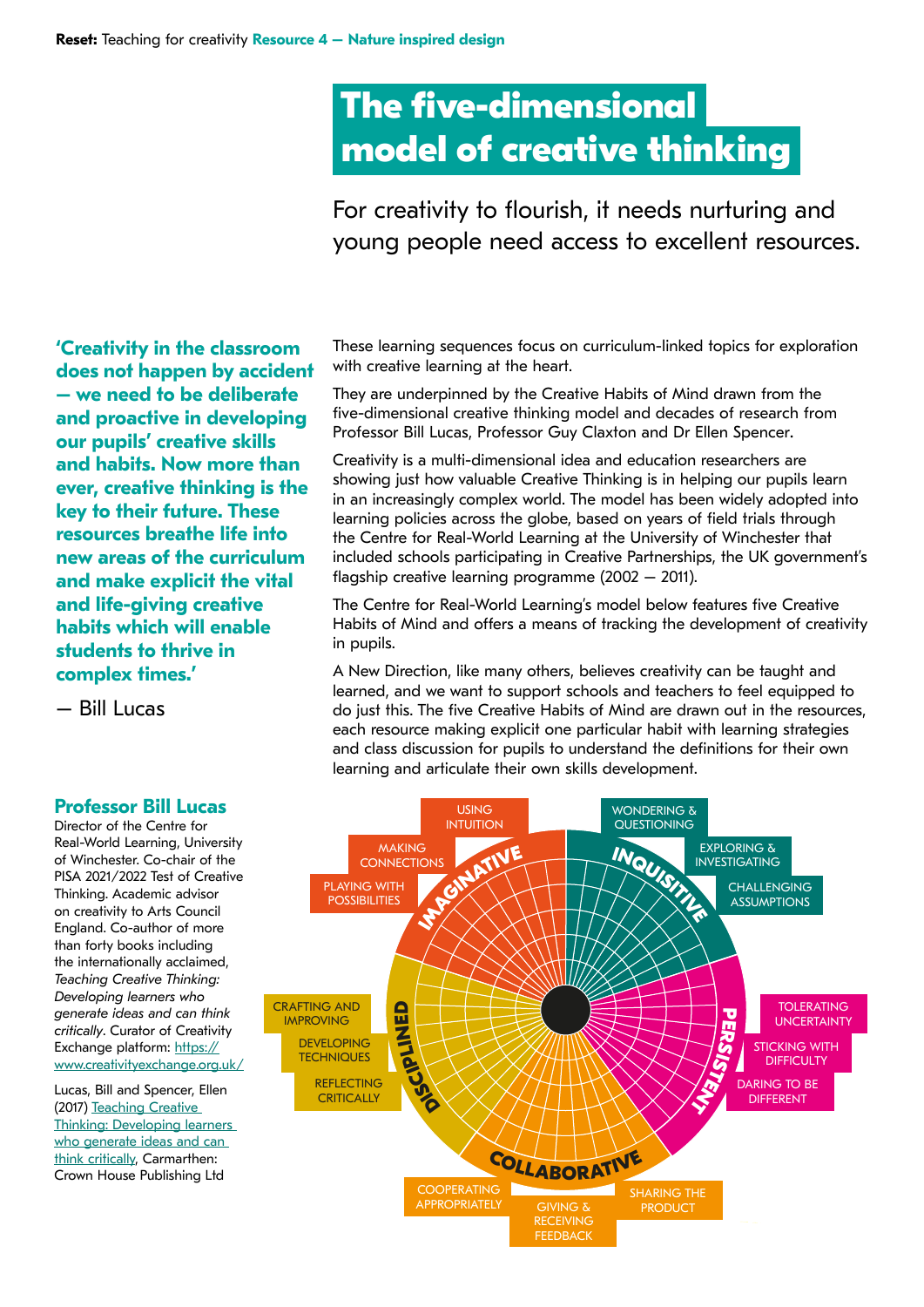## **Foreword**

I warmly recommend this resource to you. Creativity in education is needed now more than ever.

We need teachers and leaders working within their communities who are focused on 'finding a way through' for all learners. As a headteacher, my own school was fortunate to receive funding as a School of Creativity, this was an initiative building on Creative Partnerships inspired by the work of the late great Sir Ken Robinson. We were able to share so many aspects of an alternative improvement agenda that was built on inclusion, trust and agency with high standards as a by-product replacing a deficit reinforcement of stereotype leading to failure.

Building on decades of rigorous research, the OECD ranks creativity and critical thinking amongst the top skills that our young people need. Teachers and leaders with creative approaches are able to use these skills to constantly navigate the challenges of the education system to positive effect. Having the humility and openness to work alongside artists as part of this leadership opens up new spaces in our collective thinking.

Leading the Chartered College of Teaching, I am committed to building a profession that is confident about being open to new ideas, restless, inventive, persistent about what matters, generous and empathic. All of these dispositions offer states of mind that build capacity for learning amongst our children and young people. I encourage you to absorb these resources in pursuit of this goal.

#### **Professor Dame Alison Peacock**

Chief Executive Chartered College of Teaching

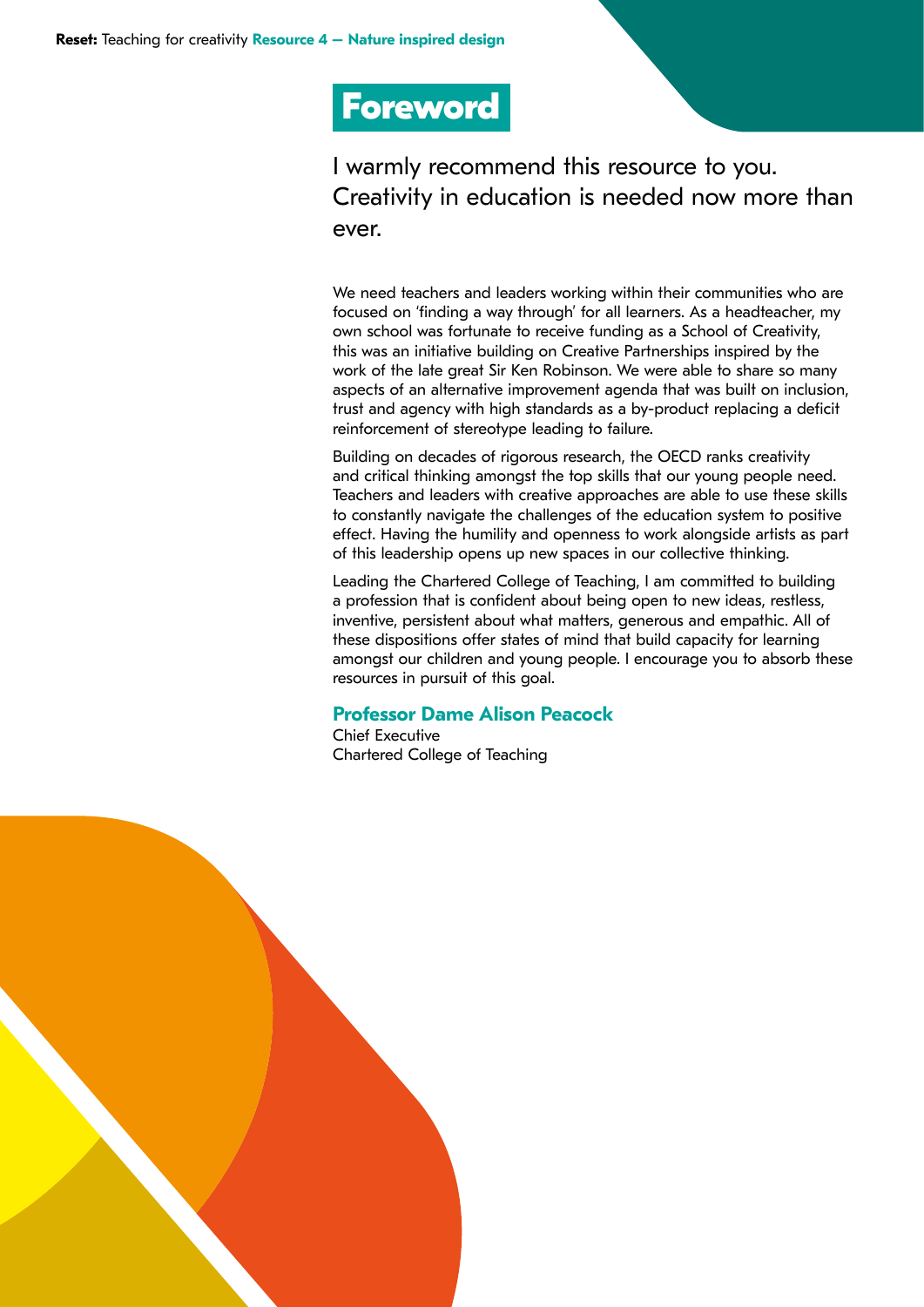## **How to use this resource**

These resources are designed to put the learner in the driving seat, with open-ended engaging activities, learning strategies and questions to prompt dialogue and debate, critical thinking, and creative response.

They take a **'split-screen' approach** covering both a curriculum area and a creative habit in a single set of activities.

There are three or four lessons in each topic that can be used as standalone activities with the noted minimal duration time or as fuller learning sequences to expand as you see best for your pupils.

To support each resource, you'll find downloadable and printable Appendix material, including differentiation tips for students with SEND and extension activities, hosted on

#### **www.anewdirection.org.uk**

You are the experts, and these sequences just build on what you already do – pick from some or all to suit your needs. We would love to hear from you about how you get on, any questions you have, and what you'd like to see more of!

#### **#letsresettogether**

#### **schools@anewdirection.org.uk**



#### **Artsmark**

If using these resources helps you to develop your curriculum, build skills and knowledge across a range of art forms, and support student voice and wellbeing, you could gain recognition and accreditation with an [Arts Council England Artsmark](https://www.artsmark.org.uk)  [Award.](https://www.artsmark.org.uk) The Artsmark Award is accredited by Arts Council England and presented to schools where arts and culture provision fulfils eight criteria and seven quality principles. It complements your school improvement plan and recognises commitment to a broad and balanced curriculum. Completing the activities in this resource can contribute to your Artsmark journey and provide evidence of impact in a number of areas. Links to each Artsmark criteria are highlighted in an [Appendix](https://www.anewdirection.org.uk/asset/4972/view).

The Artsmark self-assessment framework and a suite of supporting documents are available and free to download on [A New Direction's](https://www.anewdirection.org.uk/what-we-do/artsmark/artsmark-resources-and-supporting-documents)  [website.](https://www.anewdirection.org.uk/what-we-do/artsmark/artsmark-resources-and-supporting-documents) Artsmark is a supported journey that connects you to a network of like-minded settings. Talk to the team at A New Direction if you want to find out more.

#### **#artsmark**

#### **artsmark@anewdirection.org.uk**

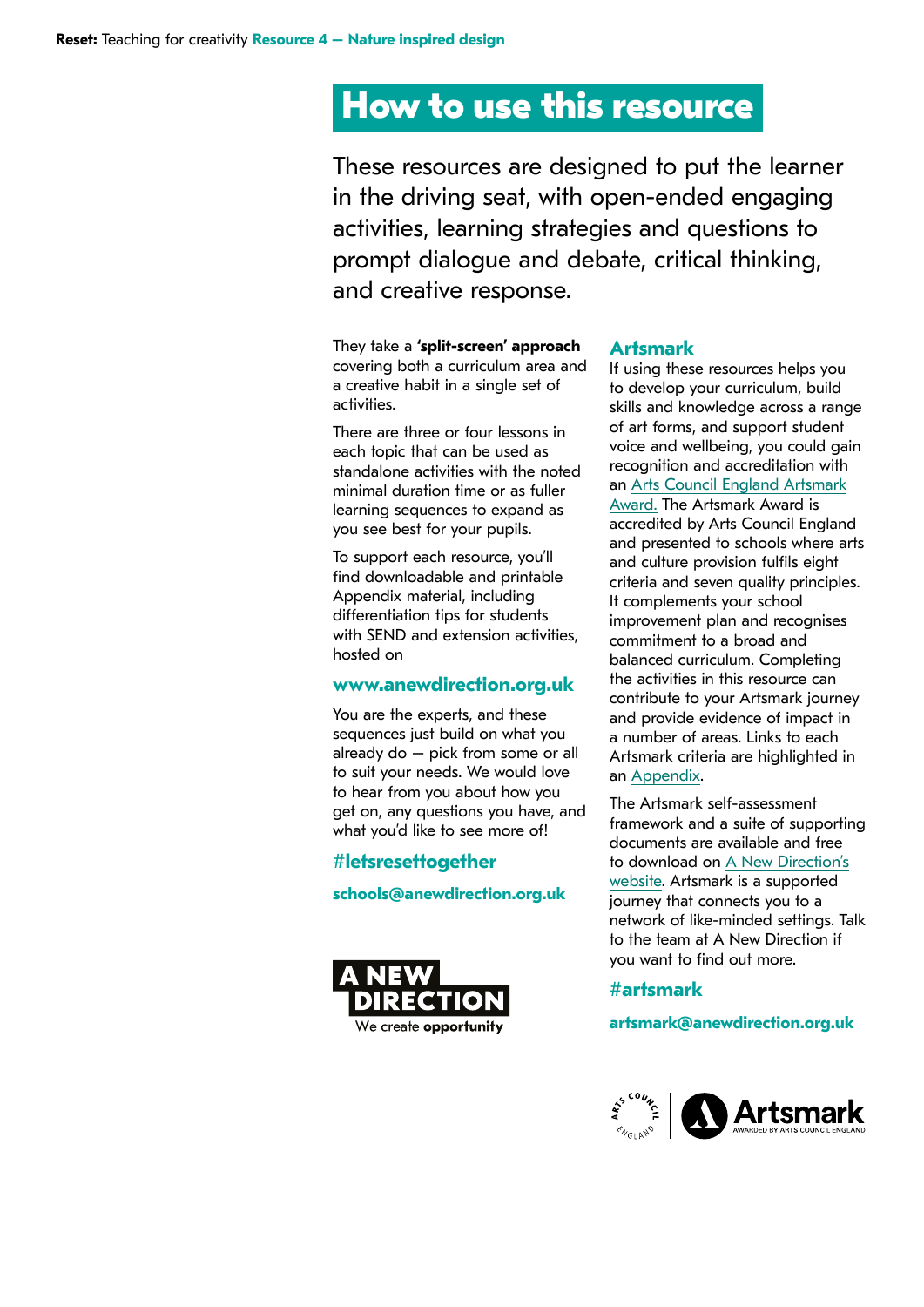**Writer** Seyi Adelekun – Artist and Creative Practitioner

**Duration** A learning sequence of 3 lessons plus homework / extension opportunities (2x 90-minute lessons & 1x 1-hour lesson)

#### **Curriculum links:**

#### **KS2**

Year 6 – Evolution and Inheritance – identify how animals and plants have adapted to suit their environment in different ways, and that adaptation may lead to evolution.

#### **KS3**

Design Technology – use a variety of approaches (for example, biomimicry and usercentred design) to generate creative ideas and avoid stereotypical responses.

Science – Relationships in an Ecosystem – the interdependence of organisms, food webs and pollinated crops.

Science – Plant Reproduction – how organisms are affected by their environment.

Science – Evolution and Inheritance – how animals and plants adapt to suit their environment.

#### **Objectives and outcomes**

- I can understand what biomimicry is and how it is used in technology to inspire ideas.
- I can connect biomimicry concepts to my observation of plants and animals.
- I have explored how design solutions can be learned from nature.
- I have worked collaboratively to find nature's solutions to a human challenge.
- I have grown in confidence in thinking critically and being able to give and receive feedback.

**Nature is one of the best models we have for a sustainable, regenerative way of life, and in learning about nature-inspired design – biomimicry – pupils are encouraged to look at nature with fresh eyes.** 

**In order for people to thrive on a healthy planet, we must have a deeper understanding of nature's biological strategies to help us design human technologies that could solve everyday problems through to issues caused by pollution and climate destruction.**

**Throughout history, people have taken inspiration from nature to solve human problems and in these three learning sequences, pupils explore and identify some of the time-tested strategies that organisms and ecosystems have used to solve problems over millions of years of adaptation and evolution. Inspired by nature, they will work collaboratively to generate their own design solution.**

## **Being collaborative as a creative habit**

**Collaboration** is an essential part of working creatively and an important life skill that helps us harness the best learning. By working together in this learning sequence, pupils explore what it is possible to achieve when being accountable to each other's skills sets and contributions. Pupil confidence is built through peer feedback as they contribute to the ideas of others and improve their own.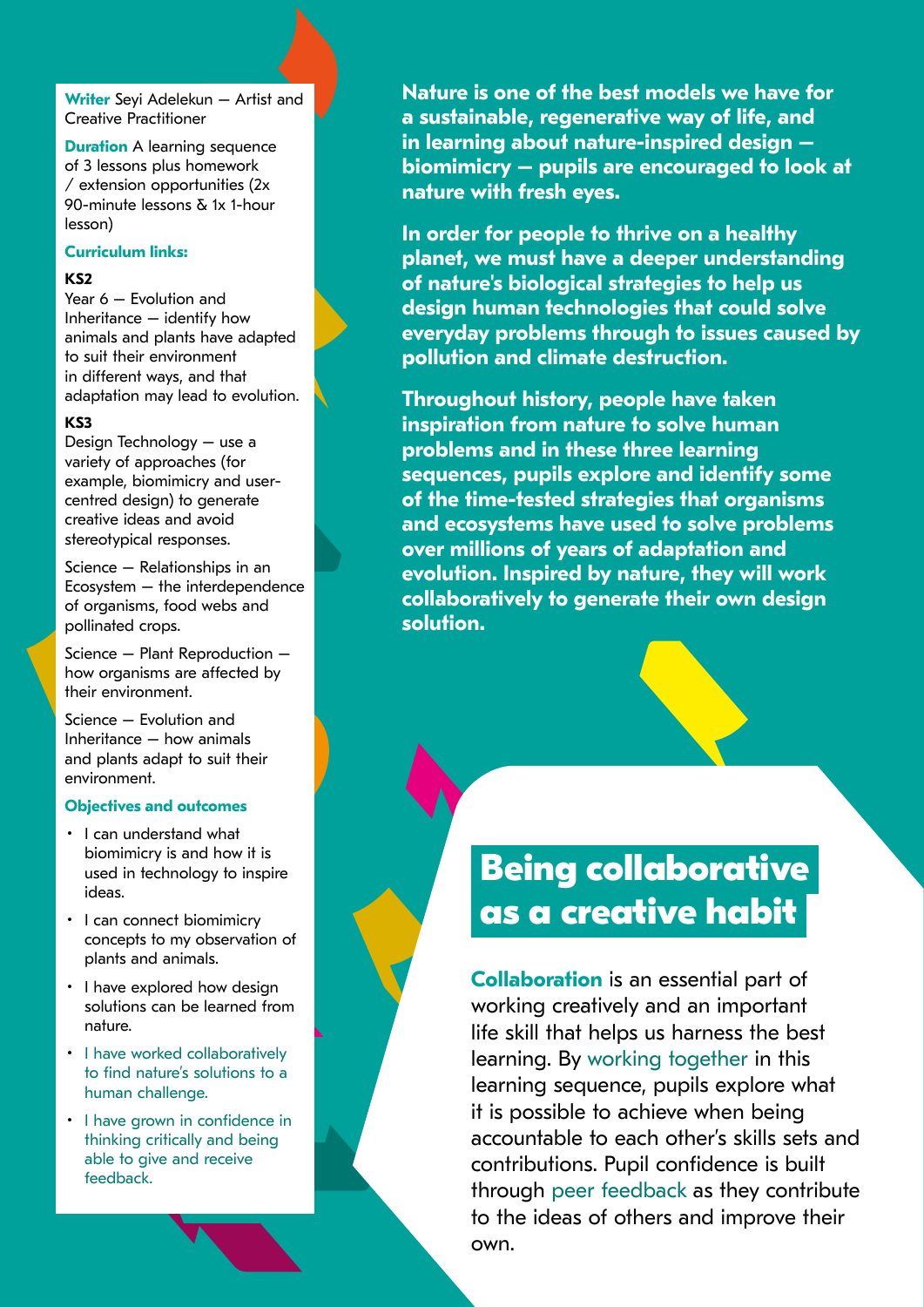#### **LESSON 1**

# **Exploring design functions in nature**

**Pupils will gain an understanding of what biomimicry is and how it is used in technology to inspire design ideas. They will learn about products that have been designed using biomimicry and recognise that organisms are the way they are (in terms of anatomy, physiology, behaviour) to achieve many functions. They will suspend what they know about an organism to see it with entirely fresh eyes.**

#### **Introduction (20 minutes)**

Introduce the concept that biomimicry is a practice that learns from and mimics the strategies found in nature to solve human design challenges. Simply put, biomimicry is when people solve problems with ideas from nature.

You can use the presentation  $(Appendix A)$  $(Appendix A)$  $(Appendix A)$  to help with this.

Explain to the class that in learning from and mimicking nature, we can find solutions for challenges we face in the world and help design sustainable solutions for everyday problems right through to those that have been caused by or are causing the climate crisis.

- *Why should we care about biomimicry?*
- *How can we find out about more familiar examples of biomimicry?*
- *How might we work with a partner to collaborate and contribute our great ideas in these lessons?*

#### **Main activity: Function lens (60 minutes)**

*Observing nature is an essential part of biomimicry because understanding and experiencing nature allows us to design products inspired by nature. Observing nature will allow us all to recognise and describe the relationship between the traits and functions in nature's organisms.*

- *An organism is any plant, animal or other living thing*
- *A trait describes a particular characteristic or attribute of that organism.*
- *A function is the action of an organism. This will also describe the purpose of our human-made design in a later lesson.*

Working in pairs, the class goes on an outdoor expedition round the school grounds or further afield to a local park.

Each pair is set the challenge to observe the functions of plants, and animals if they see them.

(The activity sheet in [Appendix B](https://www.anewdirection.org.uk/asset/5075/download) will help pupils to practise what they will need to do outside with their partner.)

*You're going to choose an organism to explore together. If this is a plant or natural object, then use all your senses (EXCEPT taste!): sight, smell, touch and hearing.* 

If you choose and see an animal, use your sight to observe it but don't *disturb it in its natural habitat.* 

#### **Duration**  90 minutes

#### **Resources**

- Introduction to biomimicry presentation (resource [Appendix A\)](https://www.anewdirection.org.uk/asset/5074/download)
- 'Function Lens' activity (resource [Appendix B](https://www.anewdirection.org.uk/asset/5075/download))
- A selection of natural living objects if pupils are unable to go outside e.g. parts of plants, seeds, moss, feathers, fur, shells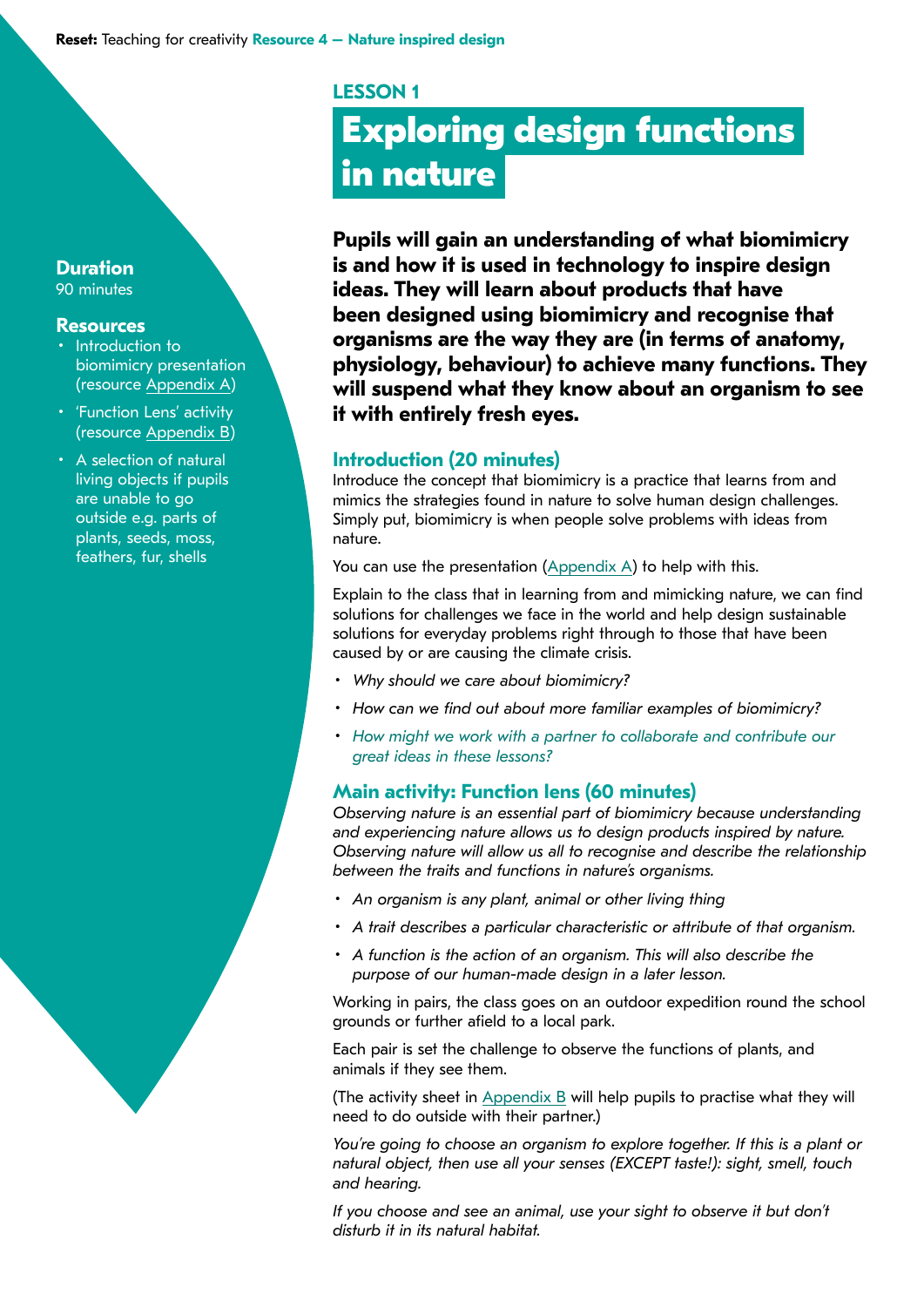*You are collaborators, working together to observe and find out all you can about the traits of an organism. Choose together your roles – this might be one of you recording the data that describes the organism while the other draws what they see.* 

Together with their partner, pupils explore the following questions:

- *Why do you think this organism has this trait?*
- *Looking at its surroundings, what does it have to deal with in nature to survive and reproduce?*
- *Does it need to protect itself from predators?*
- *How does it get its food or what does it need to survive?*

If you have access to computers, the pairs could do further research (either back at school or as homework) about the organisms they observed on websites of organisations such as The Woodland Trust or Wildlife Watch.

#### **Plenary and self-reflection (10 minutes)**

Once the class has identified and observed their chosen organism, they return to reflect on the following questions in pairs, then together as a group.

- *What did you figure out?* Each person takes it in turns to share for 1 minute without interruption *– What part of this process was challenging?*
- *Did you prefer describing the traits or drawing the organism, why?*
- *What new things did you learn about an organism today?*
- *Did you find it helpful investigating the natural world with a partner, why?*
- *How did the two of you work better together than if you had worked alone?*

*You are exploring the creative habit of collaboration and that it can enhance our work. In the next lessons you are going to stick with your partner to build on the experience of working together in order to achieve a more productive result.* 

Let's see just how productive we can be when sparking ideas and thinking *of each other.*

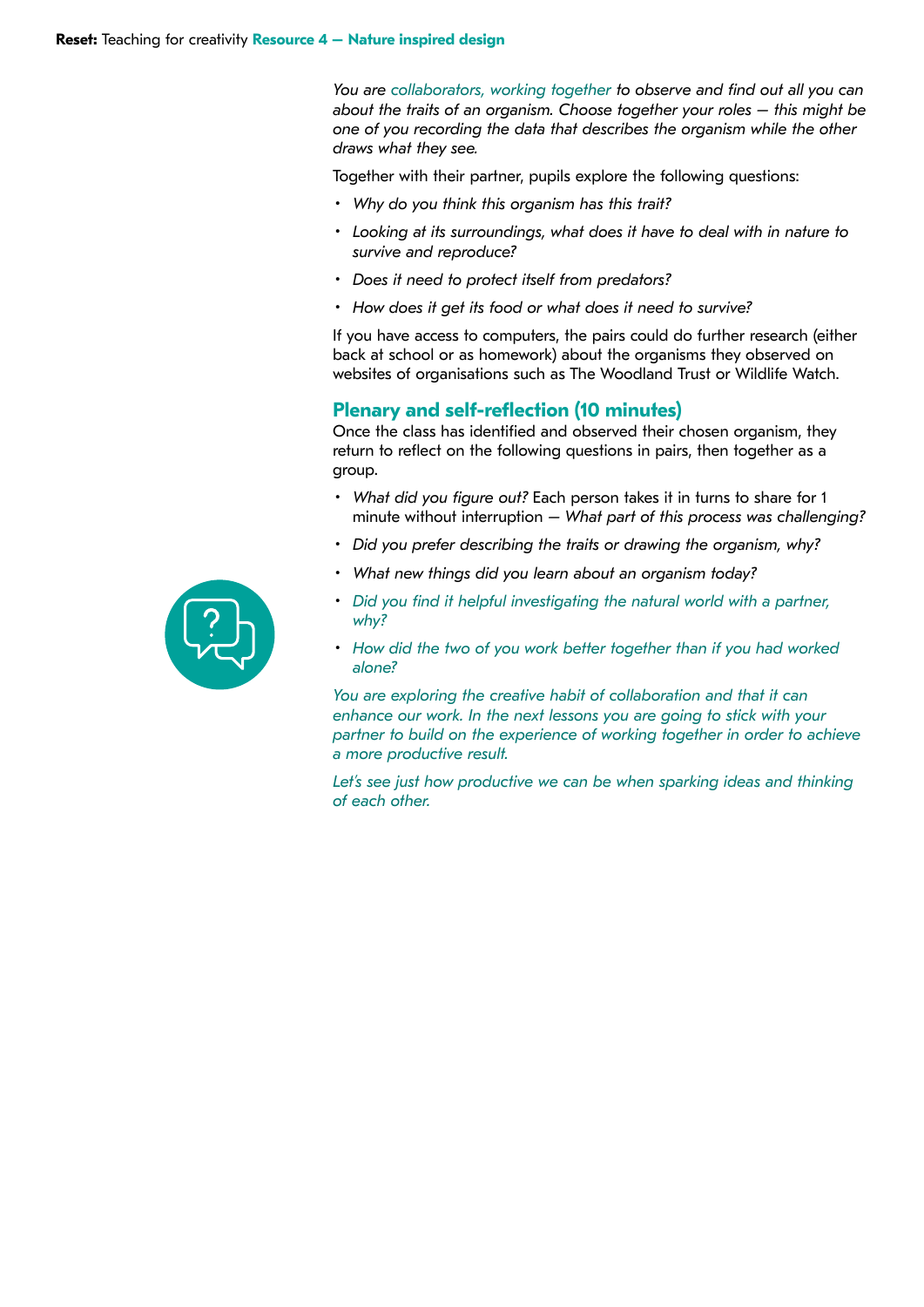#### **LESSON 2**

## **Design strategies from nature**

**Partners will work collaboratively to complete a series of design ideas and as they do so, will develop confidence in this way of working. Together, they will discuss potential problems to solve and how plants and animals can help us solve them. They will then start on their own original design task.** 

#### **Warm-up and introduction (20 minutes)**

You can choose either or both of the following:

**Biomimicry dominoes –** Pupils assess what they have learned and remembered about biomimicry so far.

Prepare 10 examples of biomimicry (or use [Appendix C\)](https://www.anewdirection.org.uk/asset/5076/view), each made up of an inspiration from nature and one design end-product. Cut them out as individual tiles for each pair to work out, or display as an interactive white board whole-class activity in teams.

Every time a pupil matches a correct pair, they should name the inspiration, describe the product solution that has been adopted from nature, and explain why.

**Real problems with natural solutions –** Introducing real-life problems for pupils to think critically about solutions inspired by nature.

- A **biological strategy** describes how an organism's traits work to perform a particular function.
- A **design strategy** describes how the features of a design or technology work to produce a desired function.

Display a list of real-life problems for the class to talk about together with their partner in order to come up with nature-inspired design solutions. You can prompt where needed towards the suggested solutions below.

#### **Examples**

- *You are learning to ride a bike and want to protect your head. What could you design to protect your head?*
- *What is it from nature that inspires your design solution?*
- A retractable helmet with a soft interior and hard exterior.
- A snail-inspired solution because it has a hard, lightweight, curved shell that protects its soft body from predators.
- *You are going on a hike in the forest and want to hide from dangerous animals. What design strategy could help you blend into the environment?*
- *What organism inspired your design?*
- *You are diving in the sea and want to swim deeper underwater to look at the seabed. What design strategy could help you swim better underwater?*
- *What organism inspired your design?*

#### **Duration**

90 minutes, plus homework or extension

#### **Resources**

- Pens
- Pencils
- Colouring pencils
- Mini-whiteboards or paper for note-taking
- Biomimicry domino cards (resource [Appendix C\)](https://www.anewdirection.org.uk/asset/5076/view)
- 'Functions that solve the problem' activity sheet (resource [Appendix D\)](https://www.anewdirection.org.uk/asset/5077/download)
- Selection of images of natural organisms – e.g. spider, burdock seeds, gecko, sea sponge ([asknature.](https://asknature.org) [org](https://asknature.org) has a wealth of examples you could use in the classroom)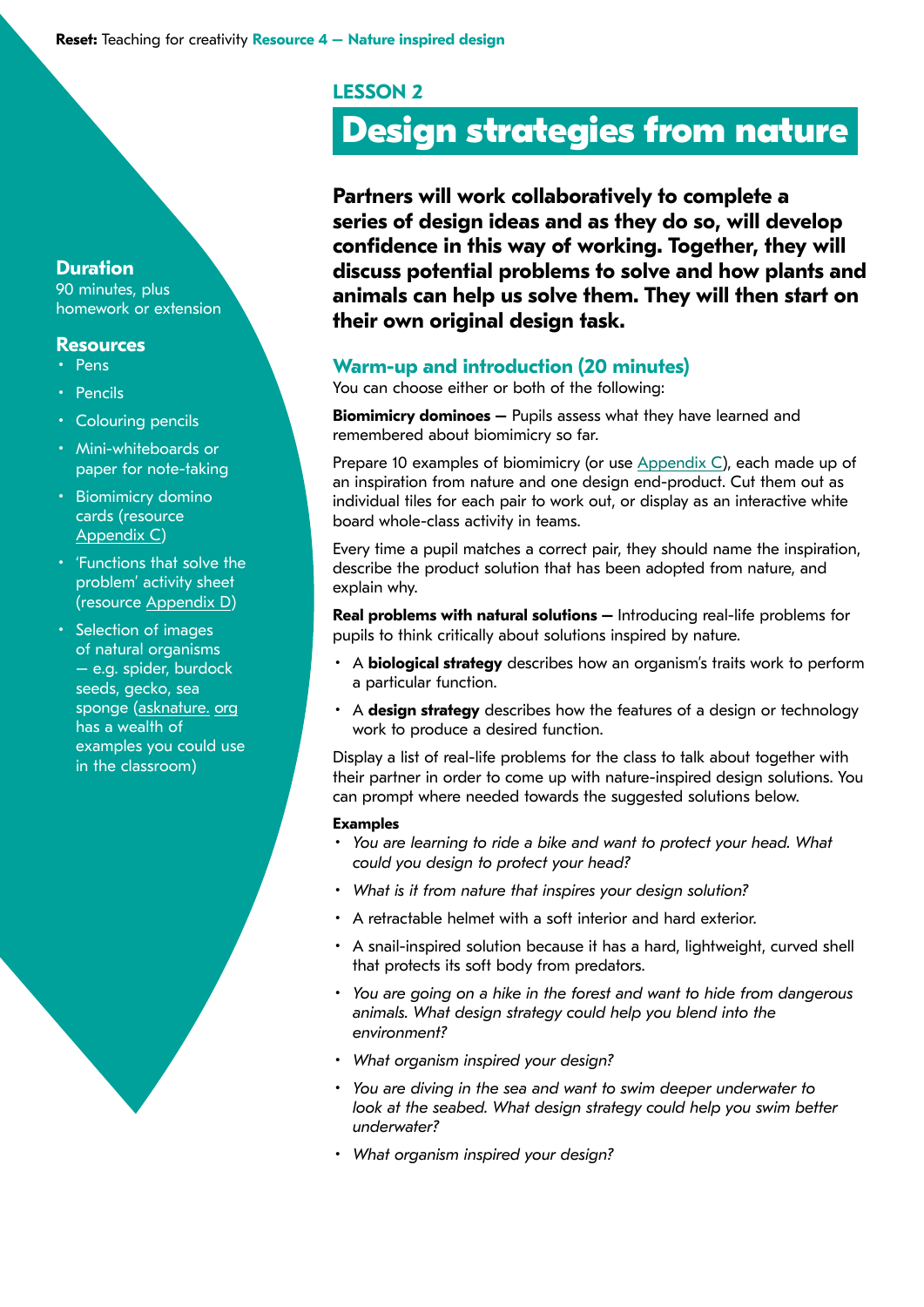#### **Activity 1: Asking nature (10 minutes)**

Partners are presented with the challenge in this lesson, and the next, to work together to design a gadget inspired by nature that will solve a problem in their school. They are to use their learning and skills from previous activities that have allowed them to identify functions and to look at potential design strategies.

*You are going to use your skills of enquiry and you will really start now to depend on your partner for generating some great thinking together.* 

*This could be an everyday problem we have in school, like pupils slipping in the corridor and hurting themselves when it's wet. There are so many human challenges we encounter in our classroom and school buildings.*

Let's first use this problem as an example to brainstorm together using the *following process:*

*We first find the verbs and adjectives in the problem to help us explore how nature helps itself and what we can learn from:*

- *How does nature stop things from slipping? (e.g. creates rough or bumpy surfaces, creates friction, sticks to itself)*
- *How does nature stop itself getting hurt? (e.g. catching things, protecting from falling)*
- *How does nature keep itself from getting wet? (e.g. absorbing water, removing water)*

*In your pairs, can you think of examples in nature that use these functions? Makes notes to share back.*

(a gecko's feet stick to surfaces, a spider's web reduces impact, a sea sponge absorbs water, etc.)

Pairs share their answers with the rest of the class and the group notes similarities and different approaches.

#### **Activity 2: Functions that solve the problem (30 minutes)**

Each pair joins another pair to make a team.

Give each group an organism to explore, and ask them to brainstorm together the biological strategies of the organism that could serve to solve human challenges. They should then choose and draw the biological strategy that can potentially solve their problem, and annotate the different traits. You could use  $\Delta p$  pendix  $D$  for this.

For example, a spider (organism) – they draw a spider web with insects caught in it (biological strategy) and annotate the drawing with descriptors (traits); thin invisible strings, sticky, interlocking pattern, lightweight, strong etc.

*Team working is a core skill in collaboration as you work together on a common goal. It's sometimes really effective to take on different roles in your team to get the best results and the best thinking. We are going to use a technique called 'Thinking Hats' for this next task. Each Thinking Hat is a different questioning technique to unpick a problem and to help find a solution.* 

Nominate or let each pupil choose one of the following Thinking Hats in their team. Together they will discuss the traits of their chosen biological strategy and identify which traits will be useful for their design gadget.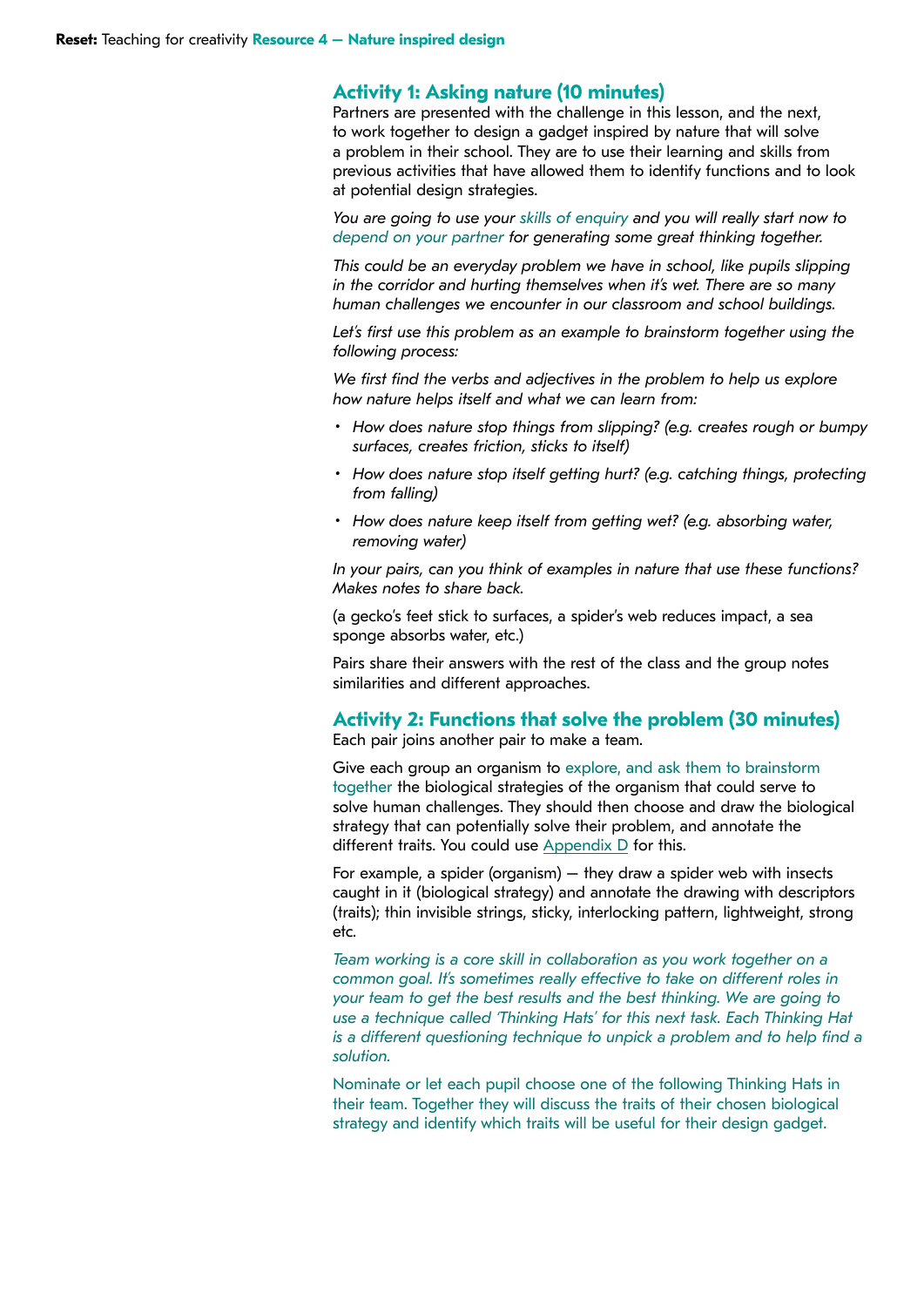#### **Reset:** Teaching for creativity **Resource 4 – Nature inspired design**



**White Hat: this seeks the facts and the information that we know.**  • *What is the function of the biological strategy?*

• *How does the biological strategy work?*



#### **Yellow Hat: this looks for the positives and the benefits.**

- *Why is the biological strategy good at doing its function?*
- *How can the biological strategy help solve our problem?*
- *What are the benefits of using this biological strategy to solve our problem?*



#### **Black Hat: this represents feelings, likes and dislikes.**

- *What do we like and dislike about the biological strategy?*
- *What would the biological strategy feel like if we could touch it?*

#### **Orange Hat: this looks for pitfalls and problems.**

- *Can you identify any traits that don't help solve our problem?*
- *What challenges do we face using this biological strategy to design our gadget?*
- *How can we improve/change these traits so that it can solve our problem better?*

#### (More hats can be introduced in further activities e.g. New Ideas Hat and Overseeing Hat)

Teams now discuss and try to solve how nature could help one of the following problems, each framing their statements and questions dependent on their Thinking Hat.

- Our classrooms get really hot in summer.
- The toilets in school always smell really bad.
- There is not enough space in the classroom to put our belongings.

By the end of this activity, each team should have a clear idea of what function from nature they are going to use to solve their problem.

- *What did you figure out?*
- *What part of this process was challenging?*
- *What did you like/dislike about working collaboratively?*
- *Did using the Thinking Hats help you to work together?*

#### **Activity 3: Design a gadget (20 minutes)**

As a team of four, pupils will now work together to adapt the function of an organism to create their own original design strategy, using an annotated drawing of an organism's function as inspiration.

- *What everyday problem or human challenge are you going to look to solve?*
- *What materials can you use in your design strategy?*
- *What size is your design going to be?*
- *What materials will you need to make a model of your design?*
- *What's the name of your design going to be?*

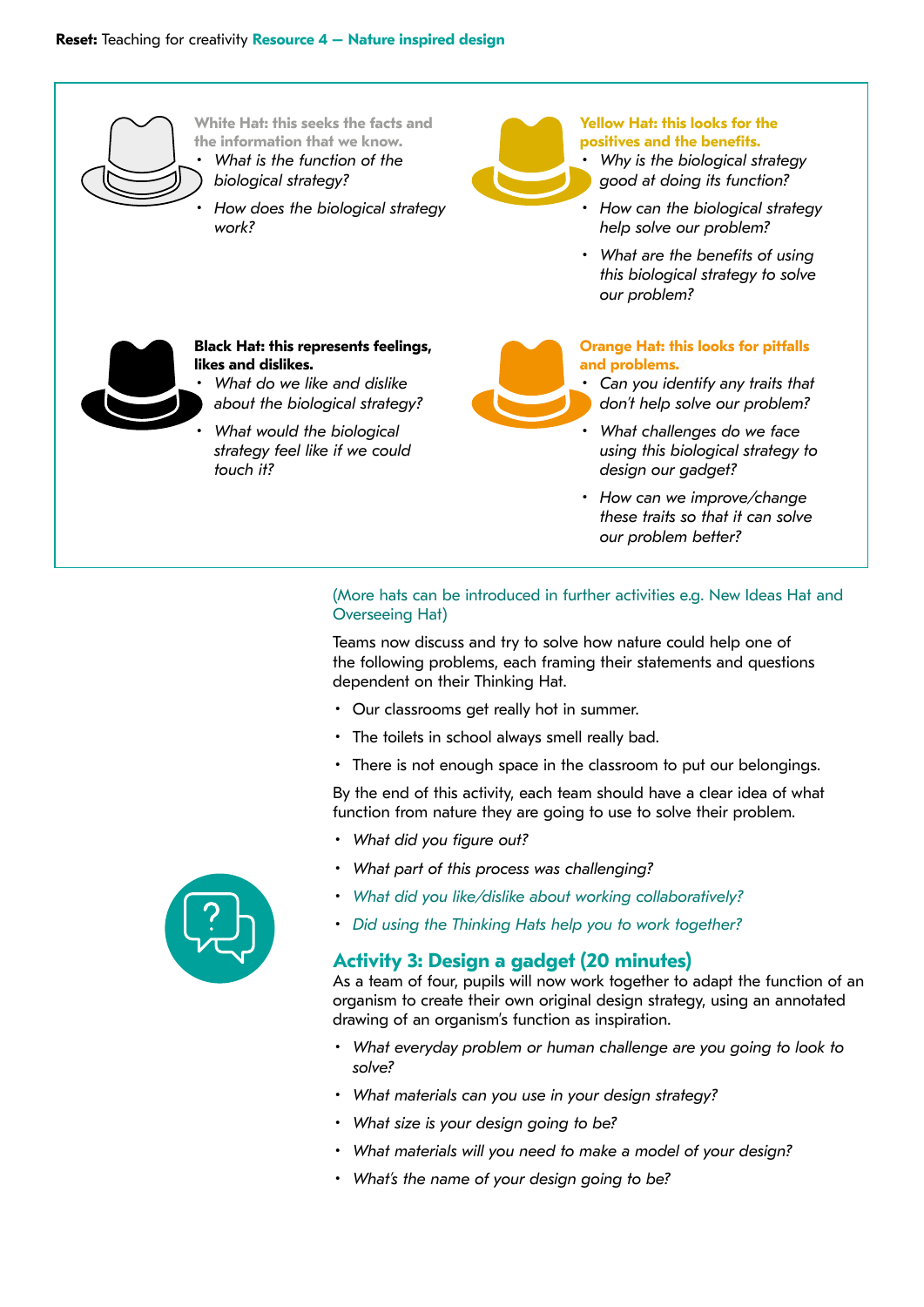

#### **Plenary and self-reflection (10 minutes)**

- *What challenges do you sometimes come across when working in a team?*
- *What does working with others allow you to do?*
- *How did putting on different 'hats' in the group help (or not help)?*
- *How are you going to work together?*
- *What creative solutions will you find to make this work as a project that you need to collaborate on outside of school?*
- *How will you collaborate to present back to the class?*

#### **Extension**

Dependent on time and resource, this activity could be completed as collaborative homework to present design ideas back in the next lesson or could be developed into building a prototype of their gadget.

They could design, give peer assessment and test which one works best over a series of lessons in the term.

#### **Video CPD**

For some additional tips and guidance on how to deliver the activities in Lesson 2, check out this [quick six minute CPD video](https://www.youtube.com/watch?v=QfjdOJ5q7HU&list=PLOe31xaijw1EbVt1ObNCnY3_yF_fGW8fr&index=2). In the video, resource author Seyi Adelekun will talk you through each of the activities and share some ideas for the classroom.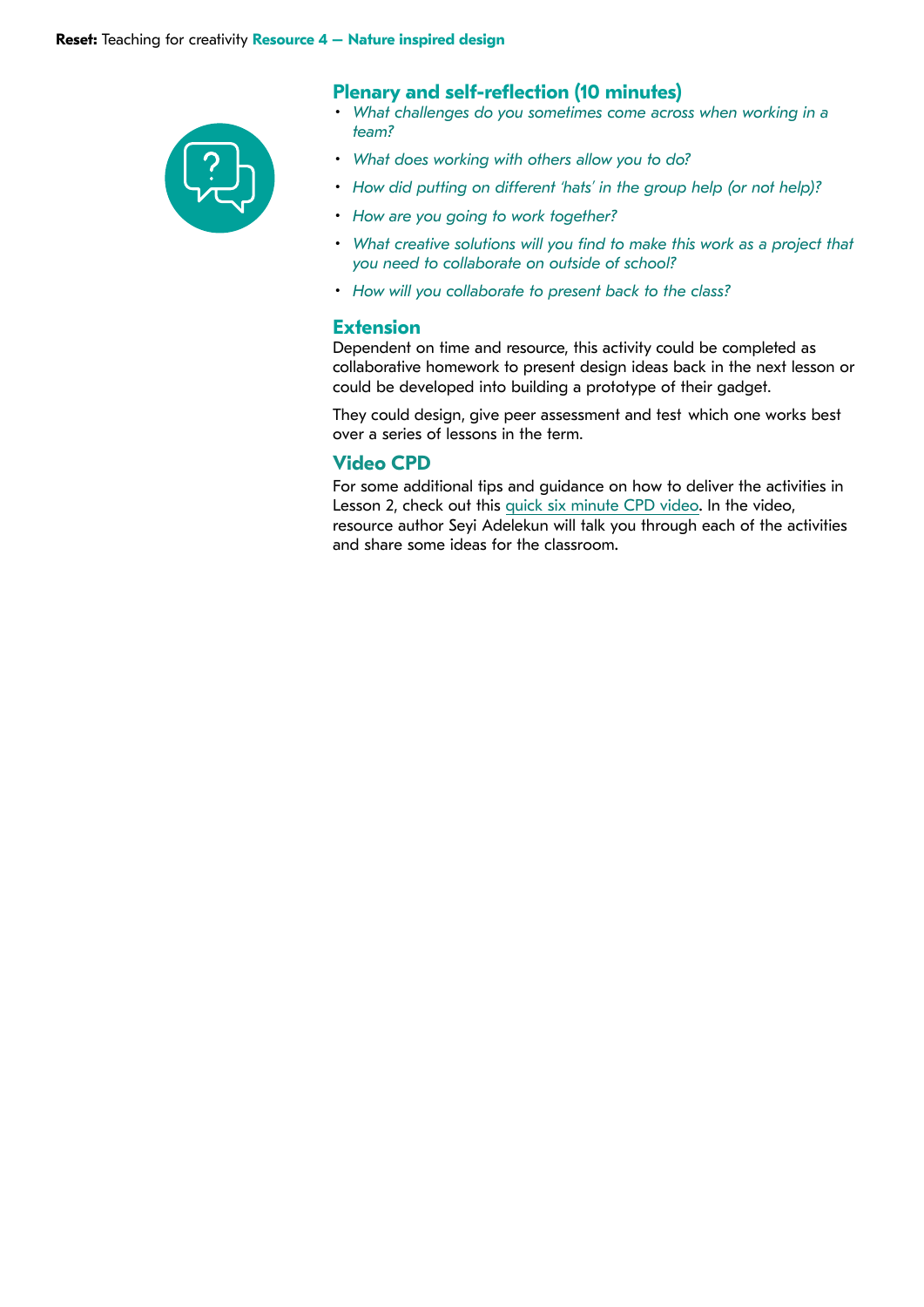**LESSON 3**

# **Presentation and peer feedback**

**Teams will present and learn skills in peer assessing each other's work. From simple scaffolds you give them, they will see the value in quality feedback they can give each other as collaborators to be able to assess their own work.** 

#### **Warm up and introduction (15 minutes)**

Congratulate the class on collaborating in their teams and coming so far on a shared result. This lesson will focus entirely on their presentation of work and the skills and significance of peer assessment and feedback.

Each group is going to present their idea (and prototype) to the class, covering the following points:

- The problem they decided upon and the organism they selected.
- The name of their design.
- A presentation of the design strategy.
- Their individual roles in the team.

Give each group time for to prepare and practice their presentations. Encourage groups to keep their presentation to less than 3 minutes long.

**Main activity: Giving and receiving feedback (35 minutes)**

Each team should present their work, followed by brief class feedback and discussion about their ideas.

*In getting into the habits of creative thinkers, we have contributed to the ideas of others and we can now also get into the habit of giving and receiving helpful feedback for each other.* 

- *• Our feedback will show we have really listened.*
- *• Our feedback will show we are curious about each other's work and progress.*
- *• What we say will be kind, helpful and specific.*
- *• We will critique the work but not the individual pupil.*

Display a bank of the following phrase starters for pupils to focus on in their feedback:

- *What inspired you to use this organism?*
- *The best part for me was…*
- *I like this part, but have you thought of… / how about this…?*
- *I liked this and this but wasn't so sure about this…*
- *Is there a bit that you are less happy with or feel could have gone better?*
- *Which bit was the trickiest?*
- *Which bit do you love the most about your design?*
- *I think that next time you could…*



#### **Resources**

**Duration**  1 hour (or longer

- Visual bank of feedback phrases (see below)
- Pens
- Mini-whiteboards or paper for note-taking

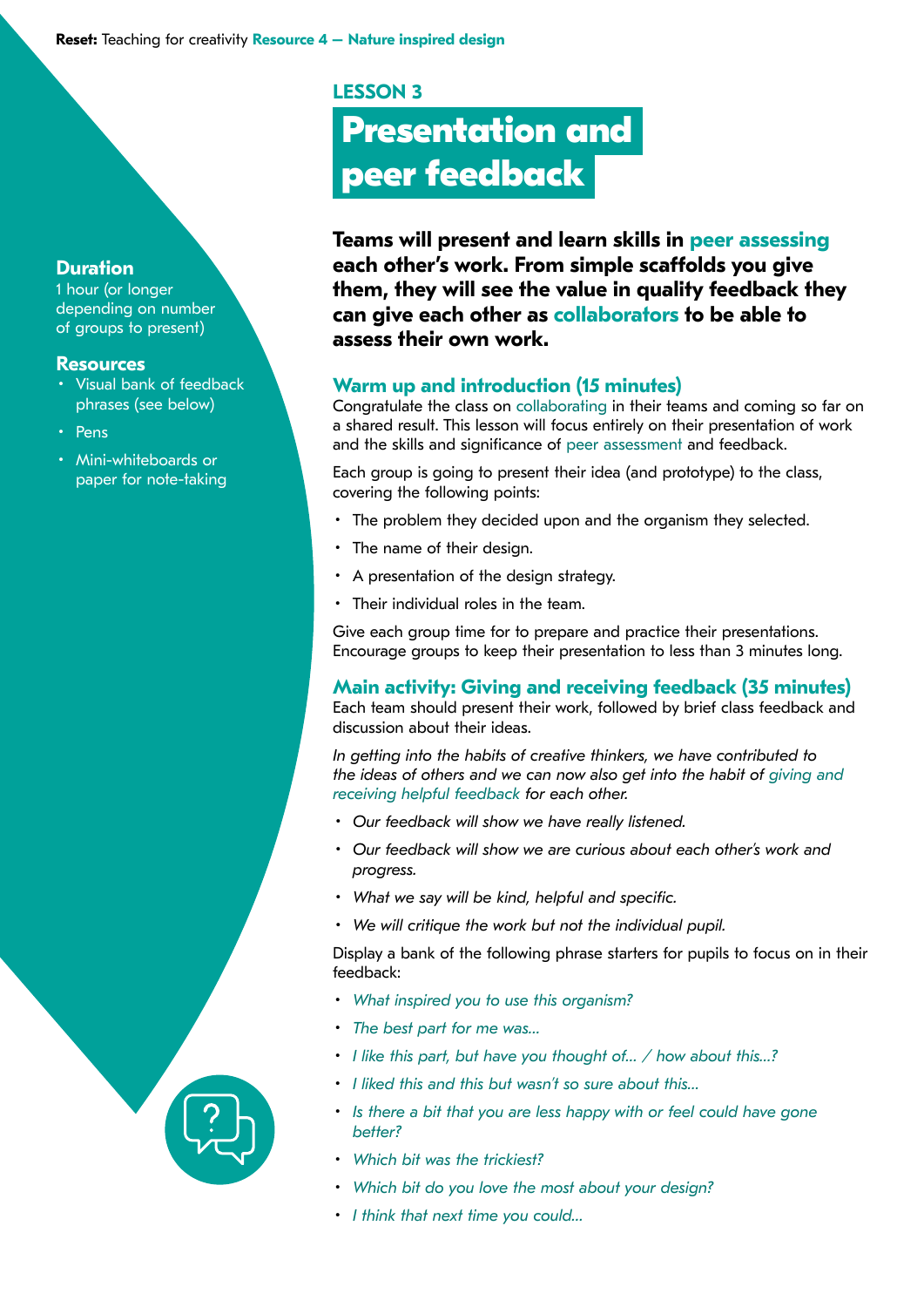You might want to recommend a scoring system and suggest students take notes during presentations.

#### **Plenary and self-reflection (10 minutes)**

*You have worked so well together – I have seen so many improvements in your techniques; but what about you?*

- *What was beneficial about working with a shared purpose?*
- *What was challenging about working collaboratively?*
- *How could we improve these issues if we were to do this again?*

With this being the last in the learning sequence, revisit the objectives and compare outcomes:

- *I can understand what biomimicry is and how it is used in technology to inspire ideas.*
- *I can connect biomimicry concepts to my observation of plants and animals.*
- *I have explored how design solutions can be learned from nature.*
- *I have worked collaboratively to find nature's solutions to a human challenge.*
- *I have grown in confidence in thinking critically and being able to give and receive feedback.*